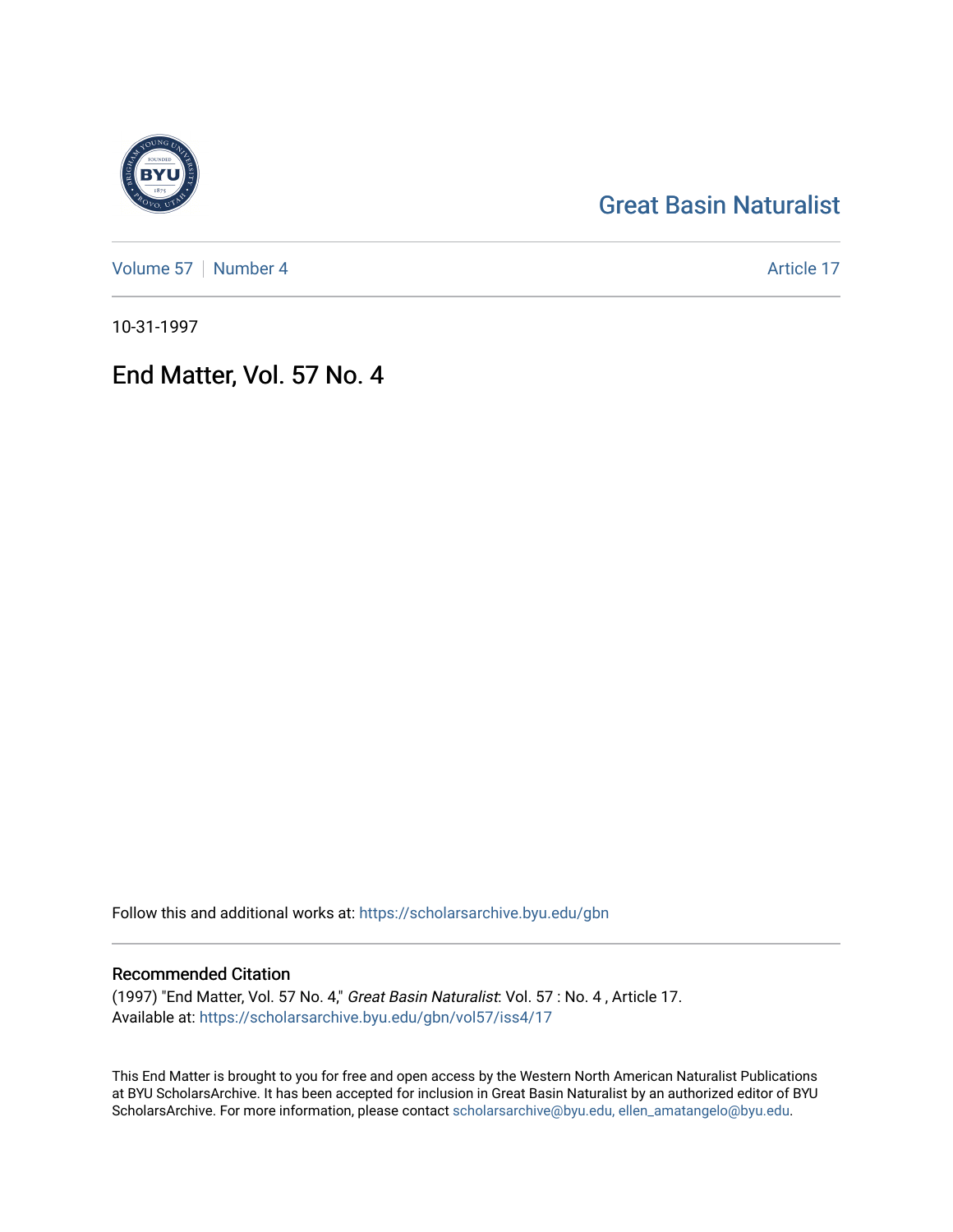The Shrub Research Consortium and the Great Basin Environmental Education Center are sponsoring the

### 10TH WILDLAND SHRUB SYMPOSIUM

August 12-14, 1998 Snow College, Ephraim, Utah

**Shrubland Ecotones** is the theme of the symposium, which will feature a mid-symposium field trip to the Great Basin Experimental Range and to hybrid zones in Salt Creek in the Uinta National Forest. Contributed papers and posters are invited and should address the following topics:

- succession within and between communities
- biodiversity
- hybrid zones
- edge effects

 $\mathbf{K}$ 

- the role of boundaries in biology, management, and restoration of various shrubland communities and their interfaces with other communities
- other subjects on shrubland biology

Proceedings of the symposium will be published by the USDA Forest Service and distributed to each registrant. Participants interested in making an oral or poster presentation should send the title and an abstract of 200 words or less before January 15, 1998, to Durant McArthur at the address below. Pre-registration materials and information concerning lodging can be obtained from Dave Lanier:

Dr. E. Durant McArthur Shrub Sciences Laboratory 735 North 500 East Provo, UT 84606 Phone: (801) 377-5717 E-mail: /S=E.MCARTHUR/OU1= S22A@MHS-FSWA.ATTMAIL. COM

Dave Lanier Great Basin Environmental Education Center <sup>1</sup> 50 East College Avenue Ephraim, UT 84627 Phone: (801) 283-7261 E-mail: davel@storm.snow.edu

'^269 '166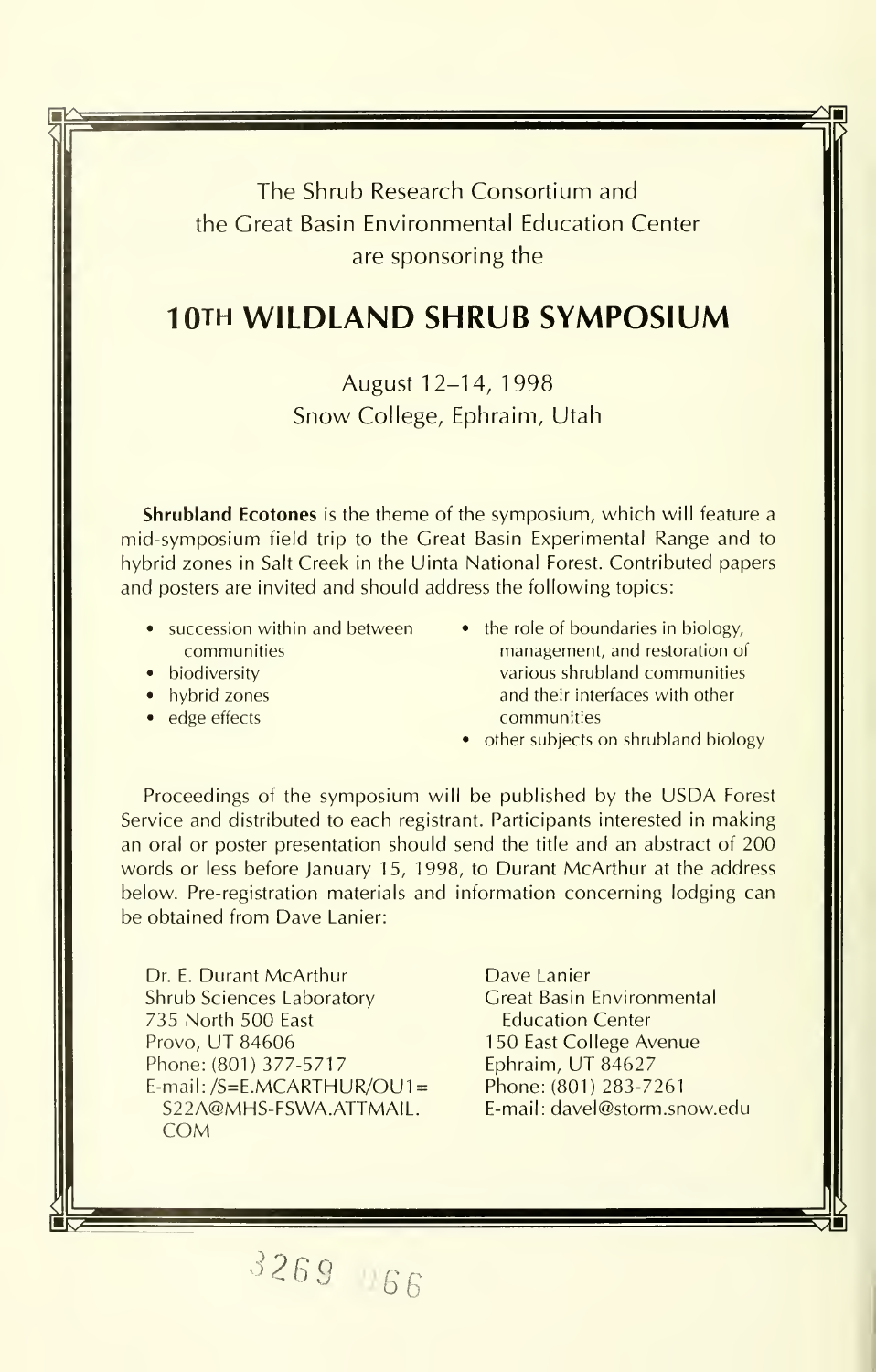#### INFORMATION FOR AUTHORS

The Great Basin Naturalist welcomes previously unpublished manuscripts pertaining to the biologi cal natural history of western North America. Preference will be given to concise manuscripts of up to 12,000 words. Simple species lists are dis couraged.

SUBMIT MANUSCRIPTS to Richard W. Baumann, Editor, Great Basin Naturalist, 290 MLBM, PO Box 20200, Brigham Young University, Provo, UT 84602-0200. An accompanying cover letter must include phone number(s) of the author submitting the manuscript, and FAX number and E-mail address when applicable; the letter must also pro vide information describing the extent to which data, text, or illustrations have been used in other papers or books that are published, in press, submitted, or soon to be submitted elsewhere. Authors should adhere to the following guidelines; manuscripts not so prepared may be returned for revision.

MANUSCRIPT PREPARATION. In general, the Great Basin Naturalist follows recommendations in Scientific Style and Format: The CBE Manual for Authors, Editors, and Publishers, 6th edition (Council of Biologv Editors, Inc., 11 South LaSalle Street, Suite 1400, Chicago, IL 60603, USA; PHONE 312-201-0101; FAX 312-201-0214). We do, however, differ in our treatment of entries in Literature Cited. Authors may consult Vol. 51, No. 2 of this journal for specific instructions on format; these instructions, GUIDELINES FOR MANUSCRIPTS SUBMITTED TO THE Great Basin Naturalist, are printed at the back of the issue. Also, check the most recent issue of the Great Basin Naturalist for changes.

TYPE AND DOUBLE SPACE all materials, including literature cited, table headings, and figure legends. Avoid hyphenated words at the right-hand margins. Use WordPerfect's italics feature for words to be printed in italies. Use standard bond  $(22\times28$  cm), leaving 2.5-cm margins on all sides.

SUBMIT 3 COPIES of the manuscript (5 copies of fish manuscripts) and the original on a 3.5-inch disk utilizing WordPerfect 5.1 or above. Number all pages and assemble each copy separately: title page, abstract and key words, text, acknowledgments, literature cited, appendices, tables, figure legends, figures.

**TITLE PAGE** includes an informative title no longer than 15 words, names and addresses of authors, a running head of fewer than 40 letters and spaces, footnotes to indicate change of address and author to whom correspondence should be addressed if other than the first author

ABSTRACT states the purpose, methods, results, and conclusions of the research. It is followed by 6-12 key words, listed in order of decreasing importance, to be used for indexing.

TEXT has centered main headings printed in all capital letters; second-level headings are centered in upper- and lowercase letters; third-level headings begin paragraphs.

VOUCHER SPECIMENS. Authors are encouraged to designate, properly prepare, label, and deposit high-quality voucher specimens and cultures documenting their research in an established permanent collection, and to cite the repository' in publication.

REFERENCES IN THE TEXT are cited by author and date: e.g., Martin (1989) or (Martin 1989). Multiple citations should be separated by commas and listed in chronological order. Use "et al." after name of first author for citations having more than two authors.

ACKNOWLEDGMENTS, under a centered main heading, include special publication numbers when appropriate.

LITERATURE CITED, also under a centered main heading, lists references alphabetically in the fol lowing formats:

- Mack, G.D., and L.D. Flake. 1980. Habitat relation ships of waterfowl broods on South Dakota stock ponds. Journal of Wildlife Management 44:695-700.
- Sousa, W.P 1985. Disturbance and patch dynamics on rocky intertidal shores. Pages 101-124 in S.T.A. Pickett and PS. White, editors. The ecolo gy of natural disturbance and patch dynamics. Academic Press, New York.
- Coulson, R.N., and J.A. Witter. 1984. Forest entomology: ecology and management. John Wiley and Sons, Inc., New York. 669 pp.

TABLES are double spaced on separate sheets and designed to fit the width of either a single column or a page. Use lowercase letters to indicate foot notes.

PHOTOCOPIES OF FIGURES are submitted initially with the manuscript; editors may suggest changes. Lettering on figures should be large enough to withstand reduction to one- or two-column width. Originals must be no larger than  $22\times28$  cm.

NOTES. If the manuscript would be more appropriate as a short communication or note, follow the above instructions but do not include an abstract.

A CHARGE of \$50 per page is made for articles published; the rate for individual subscribers will be \$35 per page. However, manuscripts with complex tables and/or numerous photographs may be assessed an additional charge. Reprints may be pur chased at the time of publication (an order form is sent with the proofs).

#### FINAL CHECK:

- Cover letter explaining any duplication of information and providing phone number(s), FAX number, and E-mail address
- 3 copies of the manuscript (5 copies of fish papers) and WordPerfect diskette
- Conformity with instructions
- Photocopies of illustrations